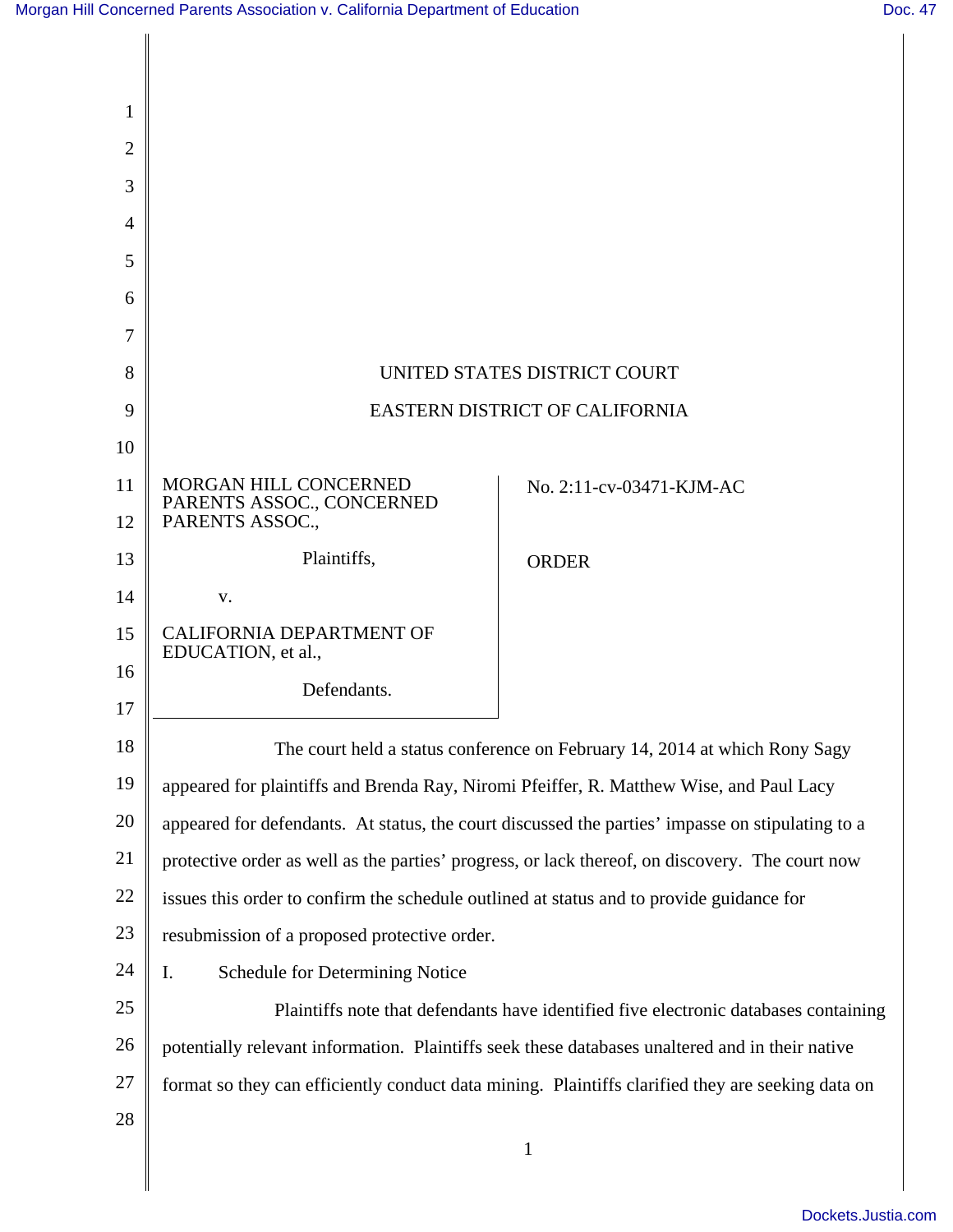| $\mathbf{1}$   | students back to 2008 only, and that they do not need to know students' personal identifying                    |
|----------------|-----------------------------------------------------------------------------------------------------------------|
| $\overline{2}$ | information, including names, in order to prosecute their case. Defendants maintain that several                |
| $\mathfrak{Z}$ | federal and state statutes, including the Family Educational Rights and Privacy Act (FERPA),                    |
| $\overline{4}$ | appearing in relevant part at 20 U.S.C. § 1232g, do not permit disclosure of these databases even               |
| 5              | in litigation without redaction of students' personal identifying information. After reviewing                  |
| 6              | these statutes, the court at status raised the additional potential issue of providing the students and         |
| $\tau$         | their parents notice before disclosing to plaintiffs any sensitive information. Defendants were not             |
| $8\phantom{.}$ | prepared to opine on whether these statutes permit disclosure without redaction only after notice               |
| 9              | has been effected. The court suggested the parties consider a process, if lawful, whereby                       |
| 10             | unredacted data is viewed by a neutral party or by plaintiffs' lawyers only, before effecting                   |
| 11             | notice. See, e.g., Playboy Enters., Inc. v. Welles, 60 F. Supp. 2d 1050, 1055 (S.D. Cal. 1999) (use             |
| 12             | of computer specialist appropriate to review hard drive for relevant data); The Sedona                          |
| 13             | Conference, The Sedona Principles, Comment 6.d. (2d ed. 2007) (responding parties to consider                   |
| 14             | retaining consultants and vendors to assist in preserving and producing ESI).                                   |
| 15             | Because the defendants were not prepared to address the relevant law on notice as                               |
| 16             | it intersects with redaction, the court set a schedule for the parties to resolve the issue, as follows:        |
| 17             | No later than March 17, 2014, the parties will meet and confer and come to                                      |
| 18             | agreement on whether and what form and method of notice is required;                                            |
| 19             | No later than April 8, 2014, if advance notice is required, defendants will provide                             |
| 20             | plaintiffs a proposed notice that will go to the affected parties; and                                          |
| 21             | No later than April 22, 2014, plaintiffs will provide their comments on any                                     |
| 22             | proposed notice, after which the parties will meet and confer to resolve any                                    |
| 23             | differences.                                                                                                    |
| 24             | No later than May 1, 2014, the defense will initiate the process to allow plaintiffs' discovery of              |
| 25             | the databases. Until May 1, 2014 or unless otherwise directed by this court, discovery only as to               |
| 26             | the five electronic databases mentioned in plaintiffs' protective order is STAYED.                              |
| 27             | All other discovery should PROCEED as usual, and any disputes as to this                                        |
| 28             | discovery the parties cannot resolve after good-faith meet and confer should be set for hearing<br>$\mathbf{2}$ |

║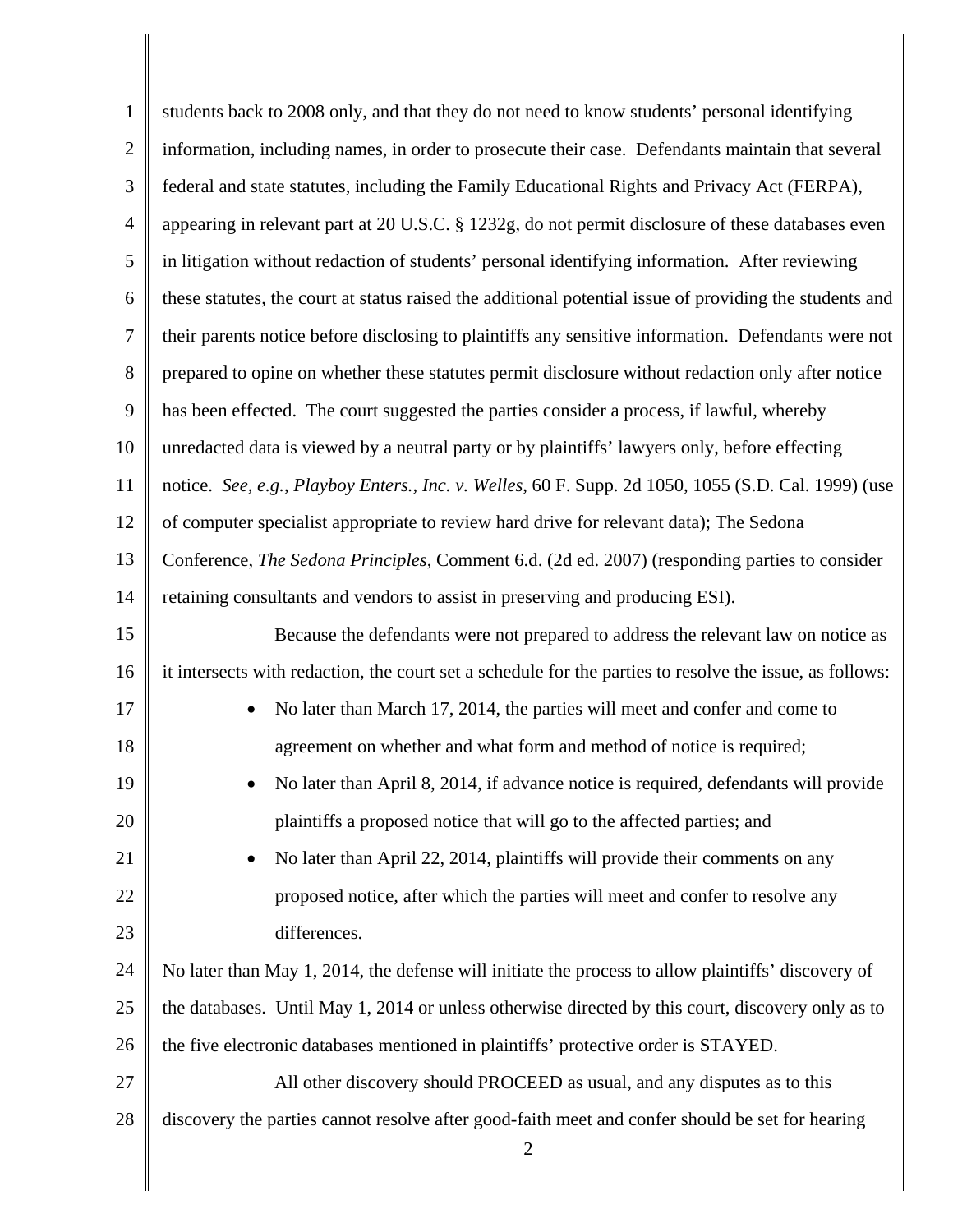| $\mathbf{1}$   | before the assigned magistrate judge. See Local Rule 251. Until the undersigned approves a                                                                                                                                                                                                                                                                                                                                          |  |  |
|----------------|-------------------------------------------------------------------------------------------------------------------------------------------------------------------------------------------------------------------------------------------------------------------------------------------------------------------------------------------------------------------------------------------------------------------------------------|--|--|
| $\overline{2}$ | protective order governing discovery, all discovery produced by the parties shall be used solely                                                                                                                                                                                                                                                                                                                                    |  |  |
| 3              | for the purpose of litigating this case.                                                                                                                                                                                                                                                                                                                                                                                            |  |  |
| 4              | Protective Order<br>Π.                                                                                                                                                                                                                                                                                                                                                                                                              |  |  |
| 5              | Unless otherwise stated below, plaintiffs' proposed protective order is generally                                                                                                                                                                                                                                                                                                                                                   |  |  |
| 6              | acceptable. Plaintiffs shall modify their proposed protective order for resubmission to the court                                                                                                                                                                                                                                                                                                                                   |  |  |
| 7              | within twenty-one (21) days. Before resubmission, plaintiffs shall provide their revised proposed                                                                                                                                                                                                                                                                                                                                   |  |  |
| 8              | order to defendants and engage in a good faith meet and confer process to address any                                                                                                                                                                                                                                                                                                                                               |  |  |
| 9              | disagreements. If after exhausting meet and confer efforts defendants object to provisions in the                                                                                                                                                                                                                                                                                                                                   |  |  |
| 10             | revised proposed order, defendants may notify the court of these objections in a filing not to                                                                                                                                                                                                                                                                                                                                      |  |  |
| 11             | exceed two $(2)$ pages, also due within twenty-one $(21)$ days.                                                                                                                                                                                                                                                                                                                                                                     |  |  |
| 12             | Plaintiff shall modify the proposed protective order as follows:                                                                                                                                                                                                                                                                                                                                                                    |  |  |
| 13             | Deletions<br>A.                                                                                                                                                                                                                                                                                                                                                                                                                     |  |  |
| 14             | 1.<br>Portions of § 5.1 (Exercise of Restraint/Care in Designating Material)                                                                                                                                                                                                                                                                                                                                                        |  |  |
| 15             | The words "swept unjustifiably" in the first paragraph are unnecessary and should                                                                                                                                                                                                                                                                                                                                                   |  |  |
| 16             | be deleted. All but the last sentence of the second paragraph also is unnecessary and should be                                                                                                                                                                                                                                                                                                                                     |  |  |
| 17             | deleted.                                                                                                                                                                                                                                                                                                                                                                                                                            |  |  |
| 18             | 2.<br>Excerpt of $\S$ 7.3 (Judicial Intervention)                                                                                                                                                                                                                                                                                                                                                                                   |  |  |
| 19             | The following excerpt of Section 7.3 (Judicial Intervention) is superfluous because                                                                                                                                                                                                                                                                                                                                                 |  |  |
| 20             | it merely reiterates established federal procedural rules, which govern the protective order                                                                                                                                                                                                                                                                                                                                        |  |  |
| 21             | regardless of their enumeration. See, e.g., FED. R. CIV. P. $37(a)(1)$ (meet-and-confer                                                                                                                                                                                                                                                                                                                                             |  |  |
| 22             | requirement); id. 26(f) (21-day threshold for declarations); id. 26(b)(5) (proper challenges to                                                                                                                                                                                                                                                                                                                                     |  |  |
| 23             | disclosure).                                                                                                                                                                                                                                                                                                                                                                                                                        |  |  |
| 24             | Each such motion must be accompanied by a competent declaration affirming                                                                                                                                                                                                                                                                                                                                                           |  |  |
| 25             | that the movant has complied with the meet and confer requirements. $\dots$ Unless<br>the Designating Party has waived the Confidentiality designation by failing to file<br>a timely motion to retain Confidentiality as described above, all parties shall<br>continue to afford the material in question the level of protection to which it is<br>entitled under the Producing Party's designation until the court rules on the |  |  |
| 26             |                                                                                                                                                                                                                                                                                                                                                                                                                                     |  |  |
| 27             | challenge.                                                                                                                                                                                                                                                                                                                                                                                                                          |  |  |
| 28             |                                                                                                                                                                                                                                                                                                                                                                                                                                     |  |  |
|                | 3                                                                                                                                                                                                                                                                                                                                                                                                                                   |  |  |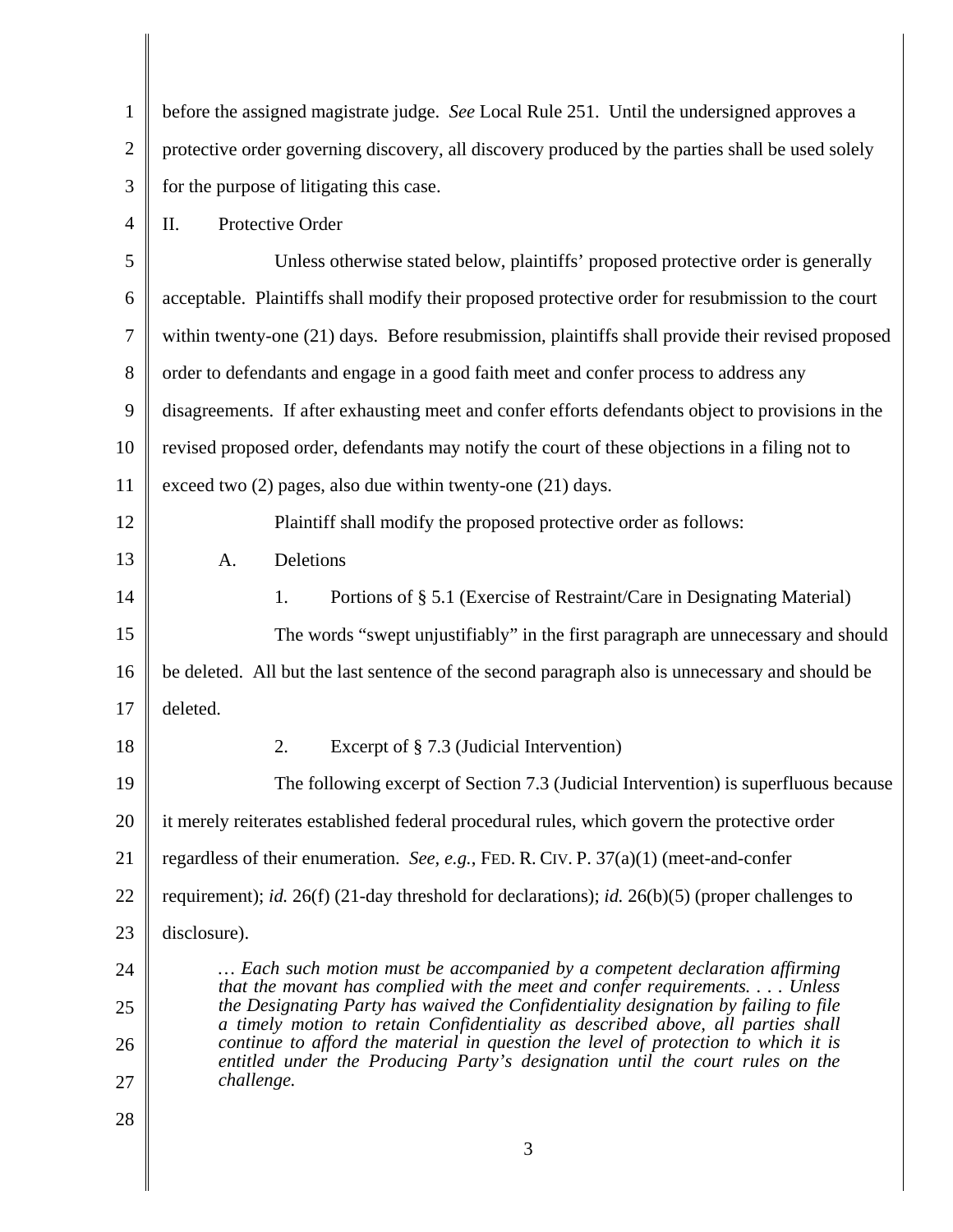| 1              | 3.<br>§ 12.3 (Filing Protected Material)                                                           |  |
|----------------|----------------------------------------------------------------------------------------------------|--|
| $\overline{2}$ | The first sentence of this section should be deleted.                                              |  |
| 3              | <b>B.</b><br><b>Additions</b>                                                                      |  |
| 4              | <b>Substantive Issues</b><br>1.                                                                    |  |
| 5              | To clarify the parameters of discovery, plaintiffs shall include at the beginning of               |  |
| 6              | the order a section identifying the substantive issues in the case and clarifying their scope. The |  |
| 7              | issues should also reflect the defenses the defendants are maintaining. If the substantive issues  |  |
| 8              | remain as set forth in the Joint Status Report submitted to the court on May 9, 2013, they can be  |  |
| 9              | imported from that document. (ECF 29.) The parties are encouraged to revisit this statement of     |  |
| 10             | issues on a regular schedule, to determine if it can be narrowed, or requires modification, based  |  |
| 11             | on information obtained during discovery.                                                          |  |
| 12             | 2.<br><b>ESI Protocol</b>                                                                          |  |
| 13             | Plaintiffs shall incorporate provisions of their proposed ESI Protocol into the                    |  |
| 14             | revised Proposed Protective Order, with modifications to eliminate duplication and                 |  |
| 15             | inconsistencies. (ECF 43.)                                                                         |  |
| 16             | C.<br>Clarifications                                                                               |  |
| 17             | 1.<br>§ 5.3 (Inadvertent Failures to Designate)                                                    |  |
| 18             | The term "timely corrected" should be defined to eliminate ambiguity. See, e.g.,                   |  |
| 19             | In re McKesson Governmental Entities Average Wholesale Price Litig., 264 F.R.D. 595, 599           |  |
| 20             | (N.D. Cal. 2009) (citing Eureka Fin. Corp. v. Hartford Acc. & Indem. Co., 136 F.R.D. 179, 184      |  |
| 21             | (E.D. Cal. 1991) (time taken to rectify error as one of several factors in determining inadvertent |  |
| 22             | waivers of privilege)).                                                                            |  |
| 23             | § 6 (Disclosure with Prior Attorney Review)<br>2.                                                  |  |
| 24             | This section should be revised as needed to conform to the parties' agreements                     |  |
| 25             | reached through meet and confer efforts.                                                           |  |
| 26             | 11111                                                                                              |  |
| 27             | 11111                                                                                              |  |
| 28             | 11111                                                                                              |  |
|                | $\overline{4}$                                                                                     |  |

 $\parallel$